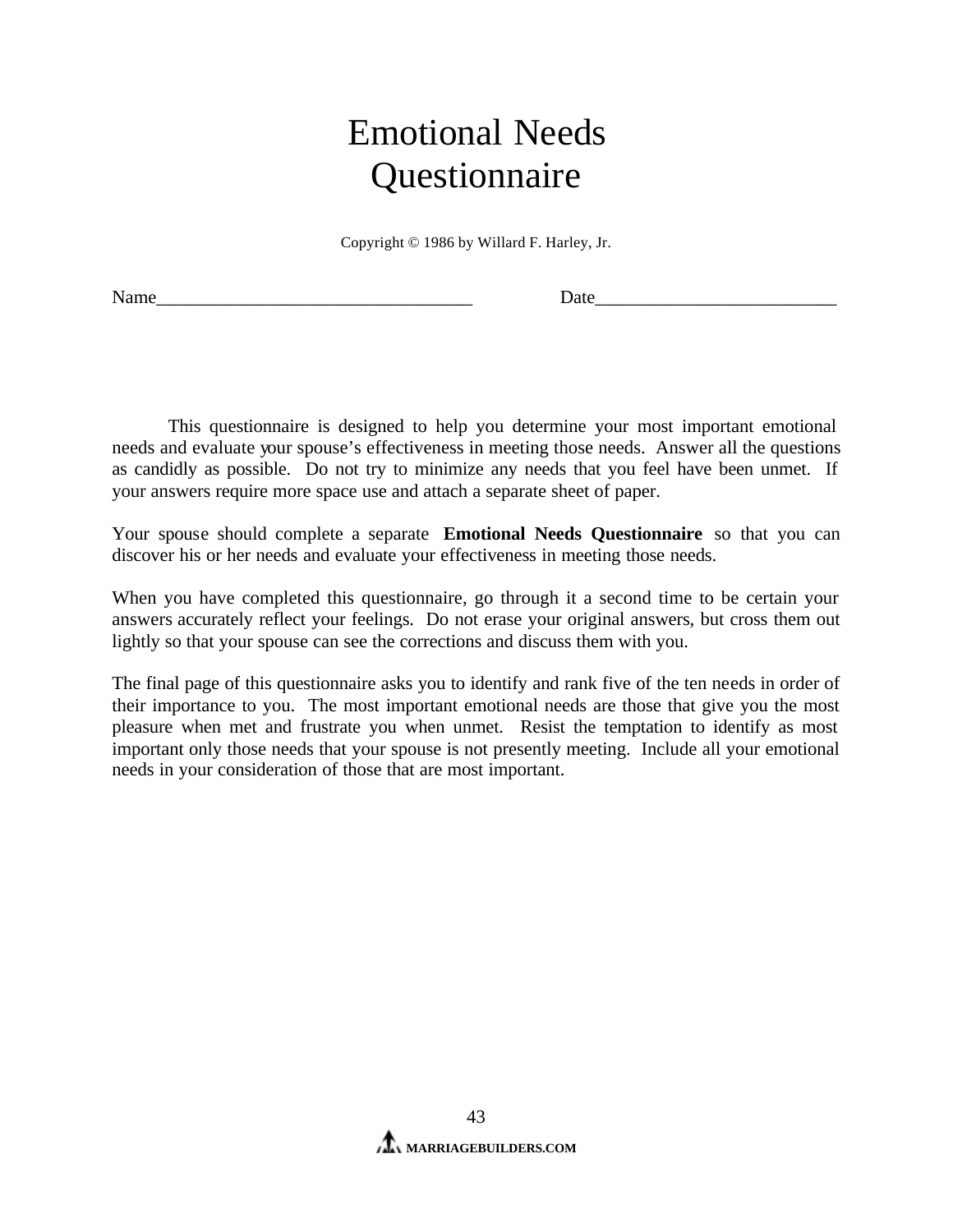#### **1. Affection (the expression of love in words, cards, gifts, hugs, kisses, and courtesies; creating an environment that clearly and repeatedly expresses love).**

**A. Need for affection:** Indicate how much you need affection by circling the appropriate number:

|               | I have no need |  | I have a moderate need | I have a great need |  |  |
|---------------|----------------|--|------------------------|---------------------|--|--|
| for affection |                |  | for affection          | for affection       |  |  |

How often would you like your spouse to be affectionate to you?

times each day/week/month (circle one).

If you are not shown affection by your spouse as often as you indicated above, how does it make you feel (circle the appropriate letter)?

- a. Very unhappy. c. Neither happy nor unhappy.
- b. Somewhat unhappy. d. Happy not to be shown affection.
- **B. Evaluation of spouse's affection:** Indicate your satisfaction with your spouse's affection toward you by circling the appropriate number.

| -ಎ             | $\sim$ . | $\overline{\phantom{0}}$   |  |  |                |  |  |
|----------------|----------|----------------------------|--|--|----------------|--|--|
|                |          |                            |  |  |                |  |  |
| I am extremely |          | I am neither               |  |  | I am extremely |  |  |
| dissatisfied   |          | satisfied nor dissatisfied |  |  | satisfied      |  |  |

My spouse gives me (circle the appropriate letter)

- a. all the affection I need, and I like the way he/she does it.
- b. not enough affection, but when he/she does it, it is the way I like it.
- c. all the affection I need, but it is not the way I like it.
- d. not enough affection, and when he/she tries, it is not the way I like it.

Explain how your need for affection could be better satisfied in your marriage.

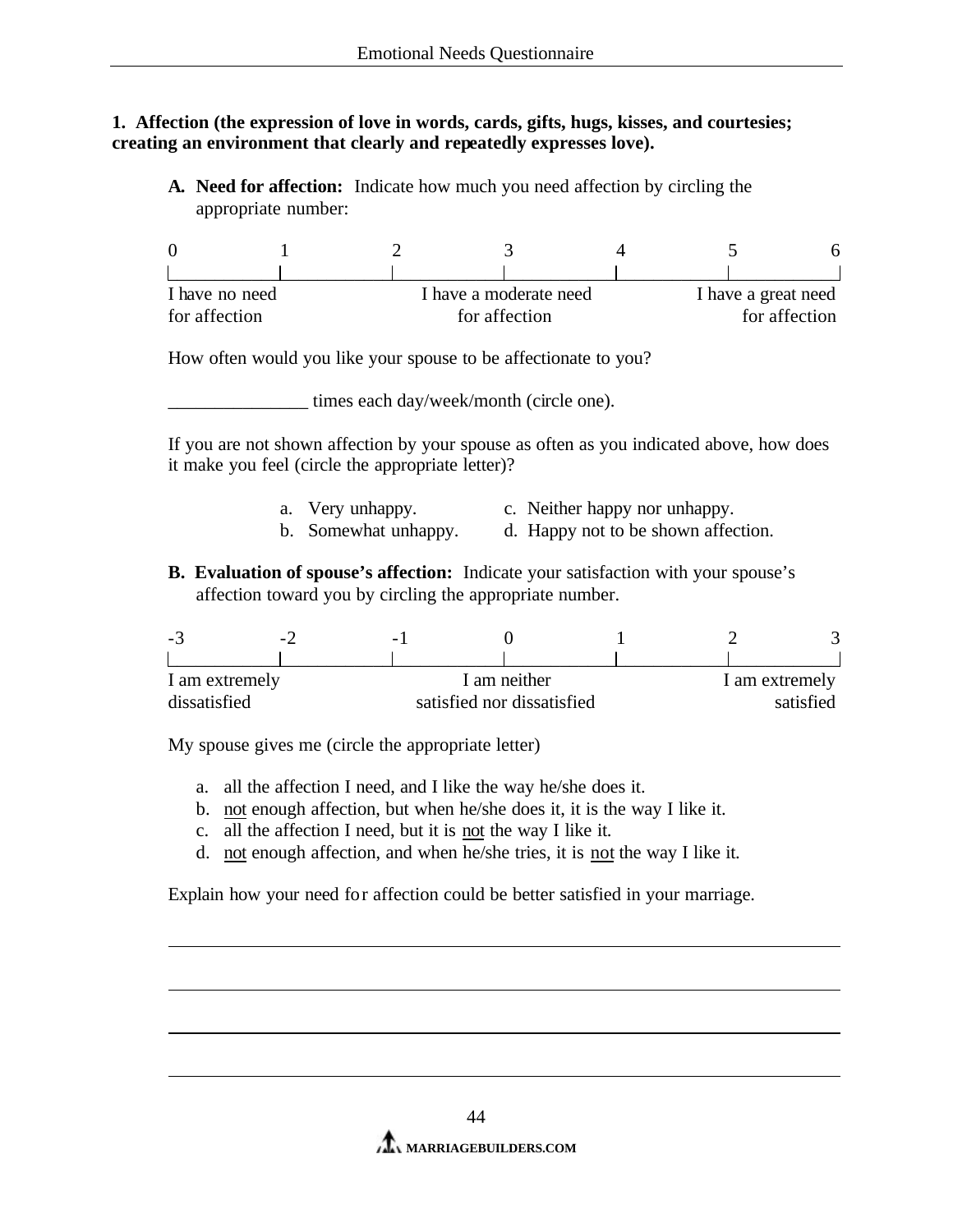### **2. Sexual Fulfillment (a sexual experience that brings out a predictably enjoyable sexual response in both of you that is frequent enough for both of you).**

**A. Need for sexual fulfillment:** Indicate how much you need sexual fulfillment by circling the appropriate number.

| I have no need         |  |                        | I have a moderate need |  | I have a great need    |  |  |
|------------------------|--|------------------------|------------------------|--|------------------------|--|--|
| for sexual fulfillment |  | for sexual fulfillment |                        |  | for sexual fulfillment |  |  |

How often would you like your spouse to engage in sexual relations with you?

\_\_\_\_\_\_\_\_\_\_\_\_ times each day/week/month (circle one)

If your spouse does not engage in sexual relations with you as often as you indicated above, how does it make you feel (circle the appropriate letter)?

- a. Very unhappy. c. Neither happy nor unhappy.
- b. Somewhat unhappy. d. Happy not to engage in sex.
- **B. Evaluation of sexual relations with your spouse:** Indicate your satisfaction with your spouse's sexual relations with you by circling the appropriate number.

| -5             | $\overline{\phantom{a}}$ | $\overline{\phantom{0}}$   |              |                |  |  |
|----------------|--------------------------|----------------------------|--------------|----------------|--|--|
|                |                          |                            |              |                |  |  |
| I am extremely |                          |                            | I am neither | I am extremely |  |  |
| dissatisfied   |                          | satisfied nor dissatisfied |              | satisfied      |  |  |

My spouse gives me (circle the appropriate letter)

- a. all the sex I need, and I like the way he/she does it.
- b. not enough sex, but when he/she does it, it is the way I like it.
- c. all the sex I need, but it is not the way I like it.
- d. not enough sex, and when we do have sex, it is not the way I like it.

Explain how your need for sexual fulfillment could be better satisfied in your marriage.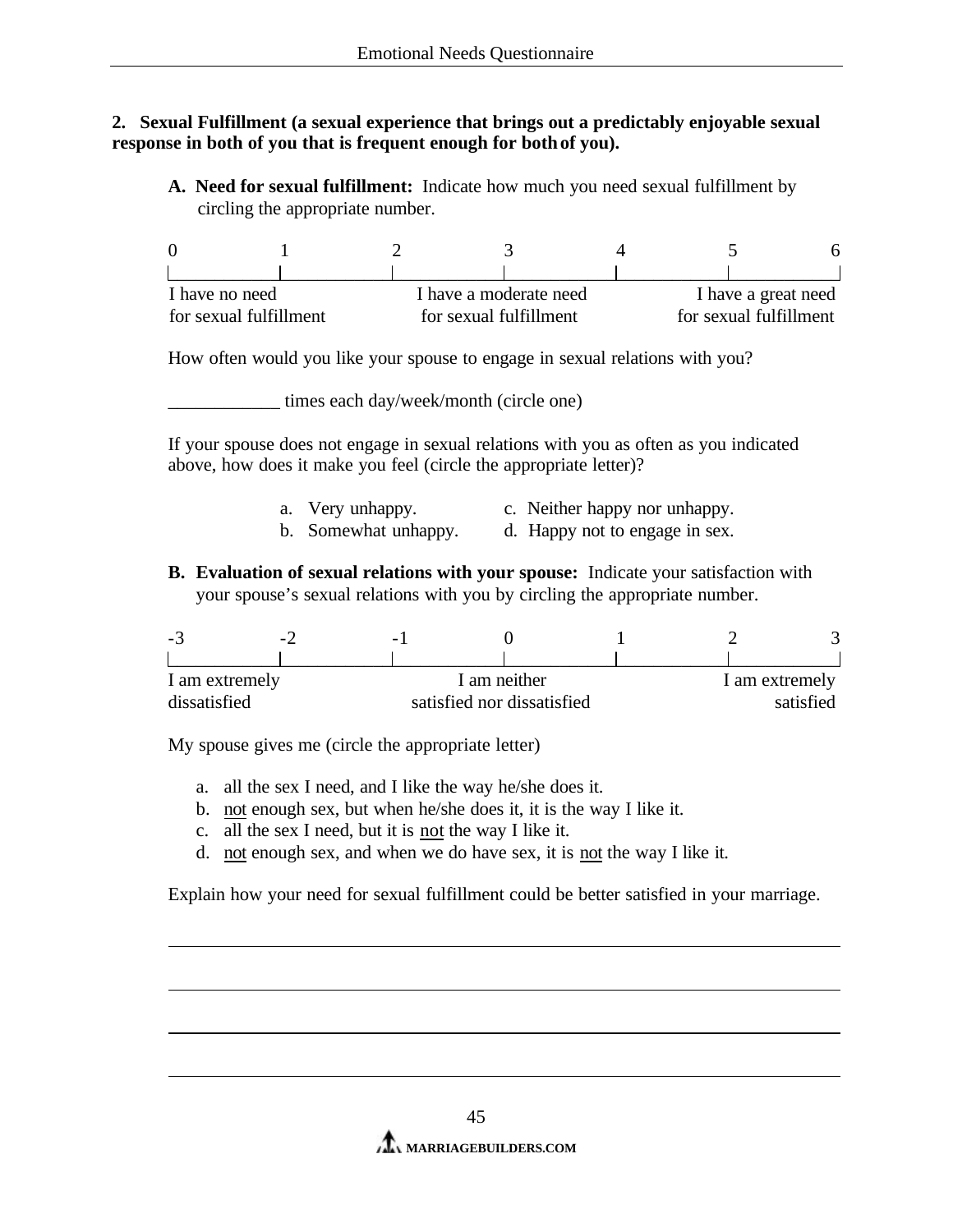**3. Conversation (talking about events of the day, personal feelings, and plans for the future; showing interest in your favorite topics of conversation; balancing conversation; using it to inform, investigate, and understand you; and giving you undivided attention).**

**A. Need for conversation:** Indicate how much you need conversation by circling the appropriate number:

| I have no need   |  | I have a moderate need |  | I have a great need |  |  |
|------------------|--|------------------------|--|---------------------|--|--|
| for conversation |  | for conversation       |  | for conversation    |  |  |

How often would you like your spouse to talk with you?

\_\_\_\_\_\_\_\_\_\_\_\_\_\_\_ times each day/week/month (circle one).

If your spouse does not talk with you as often as you indicated above, how does it make you feel (circle the appropriate letter)?

- a. Very unhappy. c. Neither happy nor unhappy.
- b. Somewhat unhappy. d. Happy not to talk with my spouse.
- **B. Evaluation of conversation with your spouse:** Indicate your satisfaction with your spouse's conversation with you by circling the appropriate number.

| -3             | $\sim$ . | $\overline{\phantom{0}}$ |                            |  |                |  |  |
|----------------|----------|--------------------------|----------------------------|--|----------------|--|--|
|                |          |                          |                            |  |                |  |  |
| I am extremely |          | I am neither             |                            |  | I am extremely |  |  |
| dissatisfied   |          |                          | satisfied nor dissatisfied |  | satisfied      |  |  |

My spouse gives me (circle the appropriate letter)

- a. all the conversation I need, and I like the way he/she does it.
- b. not enough conversation, but when he/she does it, it is the way I like it.
- c. all the conversation I need, but it is not the way I like it.
- d. not enough conversation, and when we do, it is not the way I like it.

Explain how your need for conversation could be better satisfied in your marriage.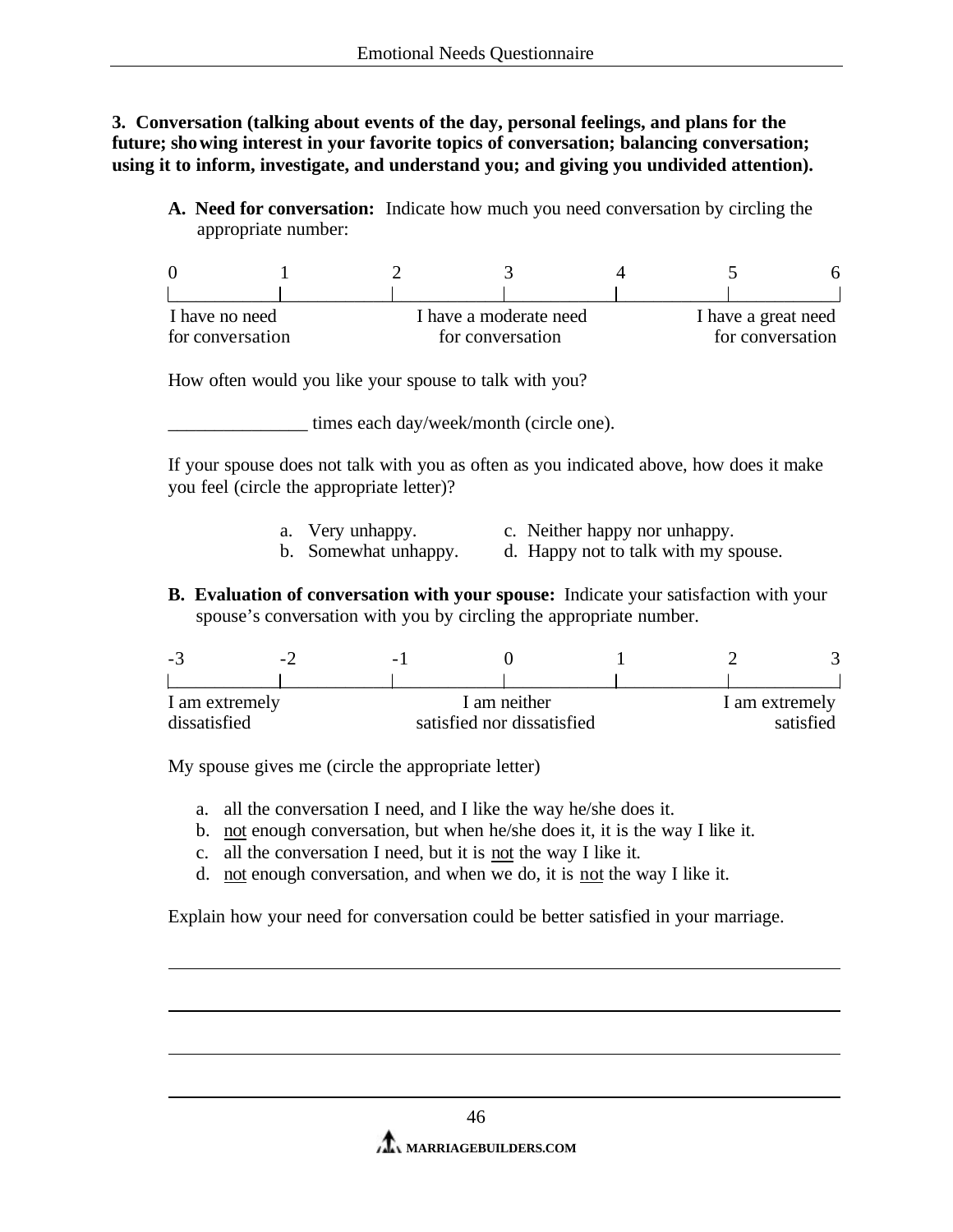## **4. Recreational Companionship (developing interest in your favorite recreational activities, learning to be proficient in them, and joining you in those activities).**

**A. Need for recreational companionship:** Indicate how much you need recreational companionship by circling the appropriate number:

| I have no need   |  |                  | I have a moderate need |  | I have a great need |  |  |
|------------------|--|------------------|------------------------|--|---------------------|--|--|
| for recreational |  | for recreational |                        |  | for recreational    |  |  |
| companionship    |  | companionship    |                        |  | companionship       |  |  |

How often would you like your spouse join you in recreational activities?

\_\_\_\_\_\_\_\_\_\_\_\_\_\_\_ times each day/week/month (circle one).

If your spouse does not join you in recreational activities as often as you indicated above, how does it make you feel (circle the appropriate letter)?

- a. Very unhappy. c. Neither happy nor unhappy.<br>b. Somewhat unhappy. d. Happy not to join spouse in
	- d. Happy not to join spouse in recreation.
- **B. Evaluation of recreational companionship with your spouse:** Indicate your satisfaction with your spouse's recreational companionship with you by circling the appropriate number.

| . <u>.</u> | $\overline{\phantom{a}}$ | $\overline{\phantom{0}}$ |                            |                |  |           |  |  |
|------------|--------------------------|--------------------------|----------------------------|----------------|--|-----------|--|--|
|            |                          |                          |                            |                |  |           |  |  |
|            | I am extremely           |                          | I am neither               | I am extremely |  |           |  |  |
|            | dissatisfied             |                          | satisfied nor dissatisfied |                |  | satisfied |  |  |

My spouse gives me (circle the appropriate letter)

- a. all the recreational companionship I need, and I like the way he/she does it.
- b. not enough recreational companionship, but when he/she does it, it is the way I like it.
- c. all the recreational companionship I need, but it is not the way I like it.
- d. not enough recreational companionship, and when he/she tries, it is not the way I like it.

Explain how your need for recreational companionship could be better satisfied in your marriage.

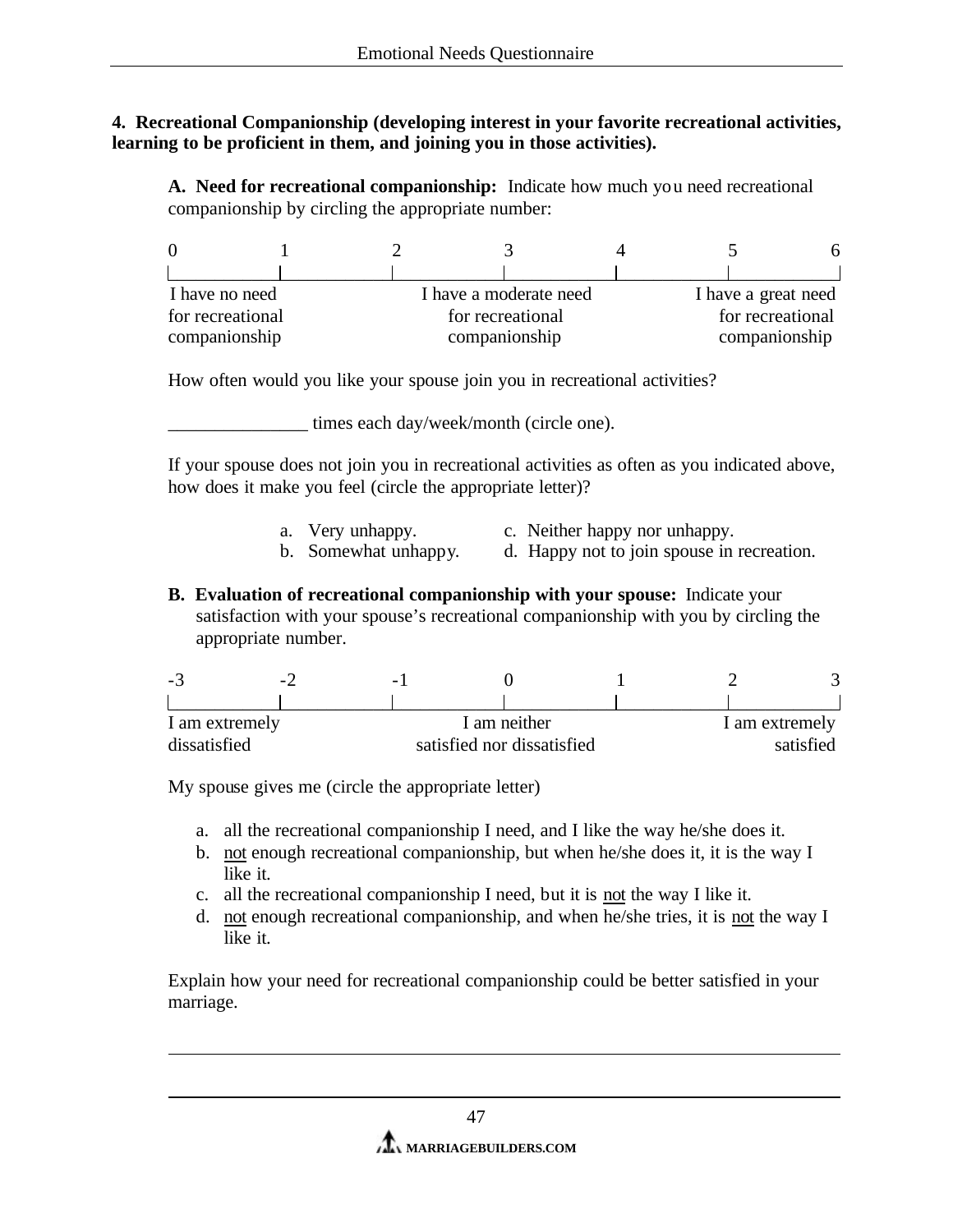**5. Honesty and Openness (revealing positive and negative feelings, events of the past, daily events and schedule, plans for the future; not leaving a false impression; answering questions truthfully and completely).** 

**A. Need for honesty and openness:** Indicate how much you need honesty by circling the appropriate number:

| I have no need  |  |                 | I have a moderate need |  | I have a great need |  |  |
|-----------------|--|-----------------|------------------------|--|---------------------|--|--|
| for honesty and |  | for honesty and |                        |  | for honesty and     |  |  |
| openness        |  |                 | openness               |  | openness            |  |  |

Which of the following areas of honesty and openness would you like from your spouse (circle the letter(s) that apply to you)?

- a. Sharing positive and negative emotional reactions to significant aspects of life.
- b. Sharing information regarding his/her personal history.
- c. Sharing information about his/her daily activities.
- d. Sharing information about his/her future schedule and plans.

If your spouse fails to be open and honest in those areas that you indicated above, how does it make you feel (circle the appropriate letter)?

- a. Very unhappy. c. Neither happy nor unhappy.
- b. Somewhat unhappy. d. Happy not to have honesty and openness.
- **B. Evaluation of spouse's honesty and openness:** Indicate your satisfaction with your spouse's honesty and openness with you by circling the appropriate number.

| $\sim$ $\sim$  | $\overline{\phantom{0}}$ |                            |  |  |                |  |
|----------------|--------------------------|----------------------------|--|--|----------------|--|
|                |                          |                            |  |  |                |  |
| I am extremely |                          | I am neither               |  |  | I am extremely |  |
| dissatisfied   |                          | satisfied nor dissatisfied |  |  | satisfied      |  |

My spouse is (circle the appropriate letter)

- a. honest and open with me, and I like the way he/she does it.
- b. not honest and open enough with me, but when he/she does it, it is the way I like it.
- c. honest and open with me, but it is not the way I like it.
- d. not honest and open with me, and when he/she tries, it is not the way I like it.

Explain how your need for honesty & openness could be better satisfied in your marriage.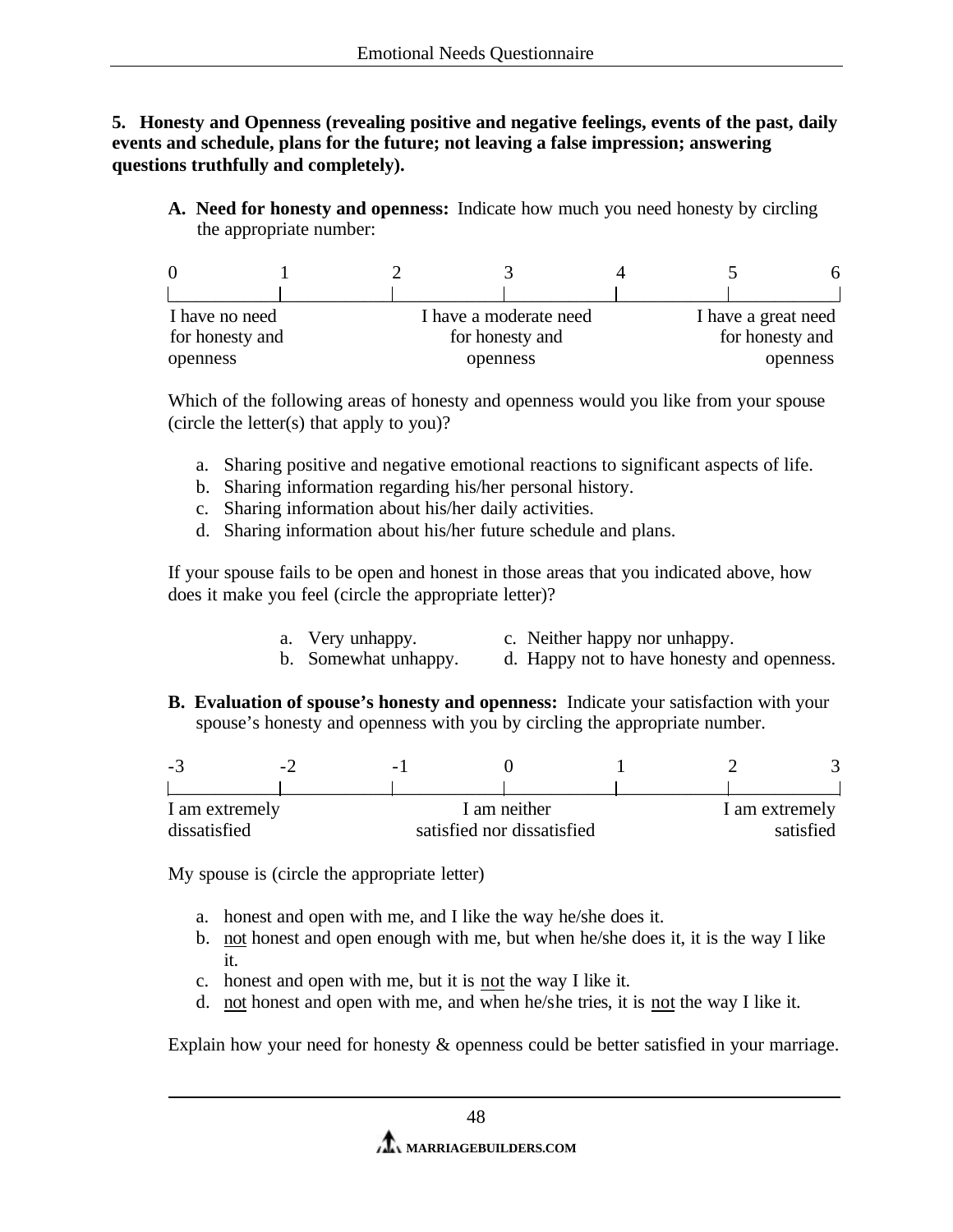### **6. An Attractive Spouse (keeping physically fit with diet and exercise, wearing hair and clothing in a way that you find attractive and tasteful).**

**A. Need for an attractive spouse:** Indicate how much you need an attractive spouse by circling the appropriate number:

| I have no need    |  | I have a moderate need |  | I have a great need |
|-------------------|--|------------------------|--|---------------------|
| for an attractive |  | for an attractive      |  | for an attractive   |
| spouse            |  | spouse                 |  | spouse              |

Which of the following characteristics of attractiveness mean the most to you (circle the letter(s) that apply to you)?

| a. Physical fitness and normal weight. | d. Good physical hygiene.    |
|----------------------------------------|------------------------------|
| b. Attractive choice of clothes.       | e. Attractive facial makeup. |
| c. Attractive hairstyle.               | f. Other                     |

If your spouse does not have those characteristics that you circled above, how does it make you feel (circle the appropriate letter)?

- a. Very unhappy. c. Neither happy nor unhappy.<br>b. Somewhat unhappy. d. Happy not to have an attract
	- d. Happy not to have an attractive spouse.
- **B. Evaluation of spouse's attractiveness:** Indicate your satisfaction with your spouse's attractiveness by circling the appropriate number.

| -5 |                | $ -$<br>$\overline{\phantom{0}}$ |                            |              |                |  |
|----|----------------|----------------------------------|----------------------------|--------------|----------------|--|
|    |                |                                  |                            |              |                |  |
|    | I am extremely |                                  |                            | I am neither | I am extremely |  |
|    | dissatisfied   |                                  | satisfied nor dissatisfied |              | satisfied      |  |

My spouse is (circle the appropriate letter)

- a. attractive to me, and I like the way he/she does it.
- b. not attractive to me, but when he/she was, I like the way he/she achieved it.
- c. attractive to me, but I do not like the way he/she achieves it.
- d. not attractive to me, and when he/she was, I did not like the way it was achieved.

Explain how your need for an attractive spouse could be better satisfied in your marriage.

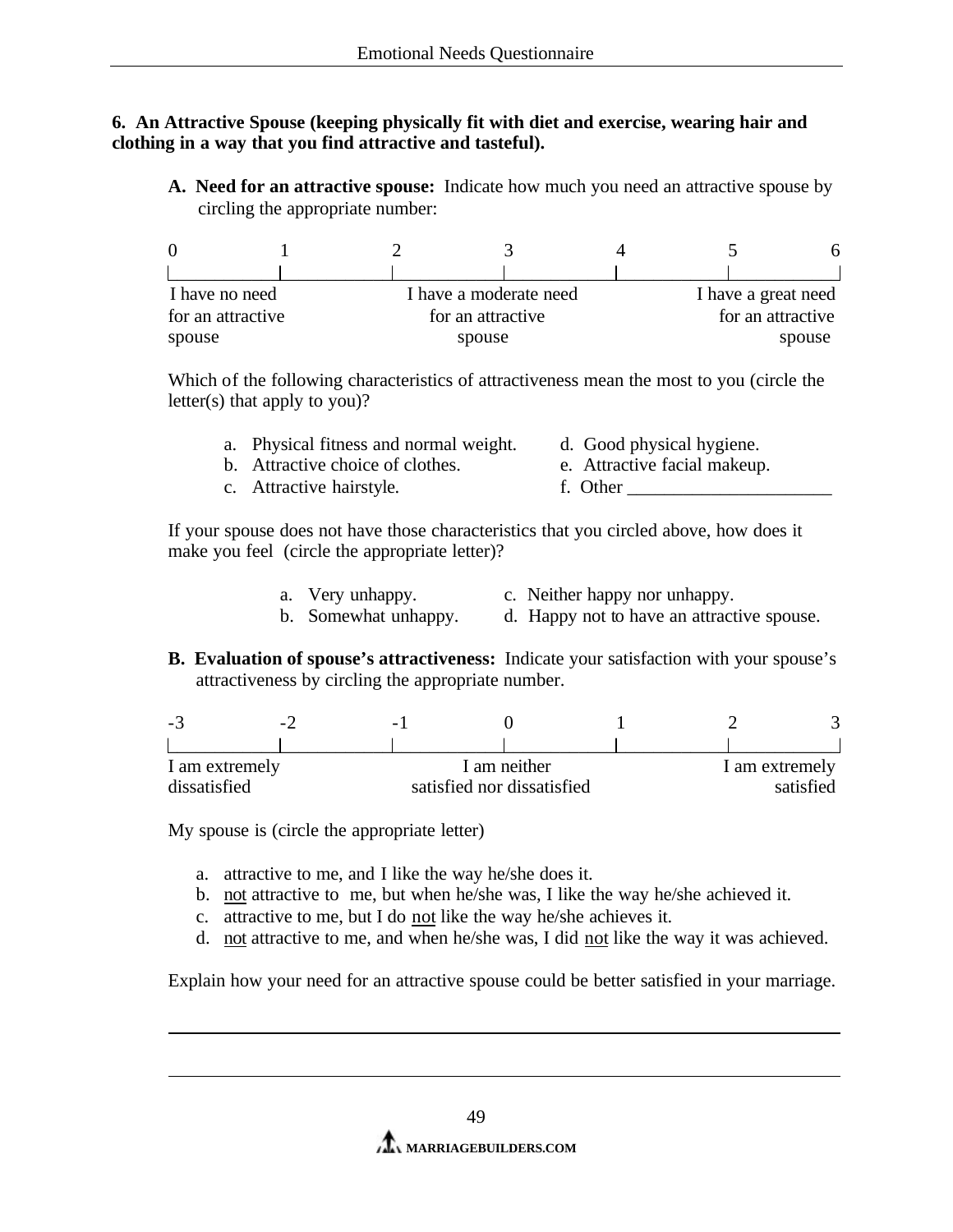**7. Financial Support (the provision of financial resources to house, feed, and clothe your family at a standard of living acceptable to you, but avoiding travel and working hours that are unacceptable to you).** 

**A. Need for financial support:** Indicate how much you need financial support by circling the appropriate number:

| I have no need        |  | I have a moderate need | I have a great need   |  |  |
|-----------------------|--|------------------------|-----------------------|--|--|
| for financial support |  | for financial support  | for financial support |  |  |

How much money would you like your spouse to earn to support you (and your children)?

If your spouse does not earn the amount you indicated above, how does it make you feel (circle the appropriate letter)?

- a. Very unhappy. c. Neither happy nor unhappy.
- b. Somewhat unhappy. d. Happy not to have my spouse provide support.
- **B. Evaluation of spouse's financial support:** Indicate your satisfaction with your spouse's financial support of you by circling the appropriate number.

| -ಎ             | $\sim$ . | $\overline{\phantom{0}}$   |              |                |  |
|----------------|----------|----------------------------|--------------|----------------|--|
|                |          |                            |              |                |  |
| I am extremely |          |                            | I am neither | I am extremely |  |
| dissatisfied   |          | satisfied nor dissatisfied |              | satisfied      |  |

My spouse (circle the appropriate letter)

- a. earns enough money to support me, and I like the way he/she earns it.
- b. does not earn enough to support me, but I like the way he/she earns it.
- c. earns enough money to support me, but I do not like the way he/she earns it.
- d. does not enough to support me, and I do not like the way he/she earns it.

Explain how your need for financial support could be better satisfied in your marriage.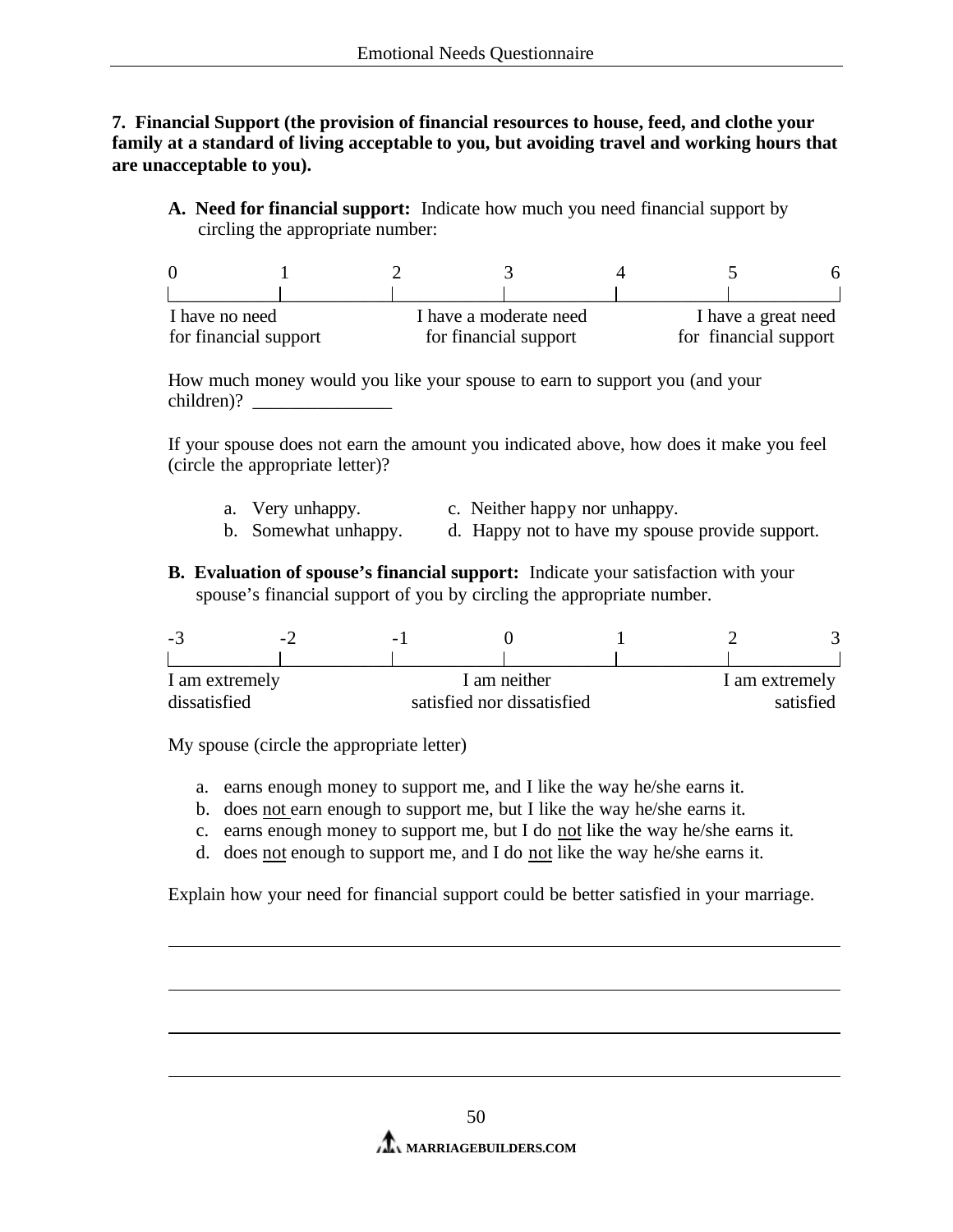**8. Domestic Support (creation of a home environment for you that offers a refuge from the stresses of life; management of the home and care of the children—if any are at home including but not limited to cooking meals, washing dishes, washing and ironing clothes, housecleaning).** 

**A. Need for domestic support:** Indicate how much you need domestic support by circling the appropriate number:

| I have no need |  | I have a moderate need | I have a great need |              |
|----------------|--|------------------------|---------------------|--------------|
| for domestic   |  | for domestic           |                     | for domestic |
| support        |  | support                |                     | support      |

How much time would you like your spouse to be engaged in domestic support?

\_\_\_\_\_\_\_\_\_\_\_\_\_\_\_ hours each day/week/month (circle one).

If your spouse does not spend as much time engaged in domestic support as you indicated above, how does it make you feel (circle the appropriate letter)?

- a. Very unhappy. c. Neither happy nor unhappy.
- b. Somewhat unhappy. d. Happy not to have domestic support.
- **B. Evaluation of spouse's domestic support:** Indicate your satisfaction with your spouse's domestic support by circling the appropriate number.

| -3                             | $\sim$ . | $\overline{\phantom{0}}$ |                            |                             |  |
|--------------------------------|----------|--------------------------|----------------------------|-----------------------------|--|
|                                |          |                          |                            |                             |  |
| I am extremely<br>dissatisfied |          |                          | I am neither               | I am extremely<br>satisfied |  |
|                                |          |                          | satisfied nor dissatisfied |                             |  |

My spouse gives me (circle the appropriate letter)

- a. all the domestic support I need, and I like the way he/she does it.
- b. not enough domestic support, but when he/she does it, it is the way I like it.
- c. all the domestic support I need, but it is not the way I like it.
- d. not enough domestic support, and when he/she tries, it is not the way I like it.

Explain how your need for domestic support could be better satisfied in your marriage.

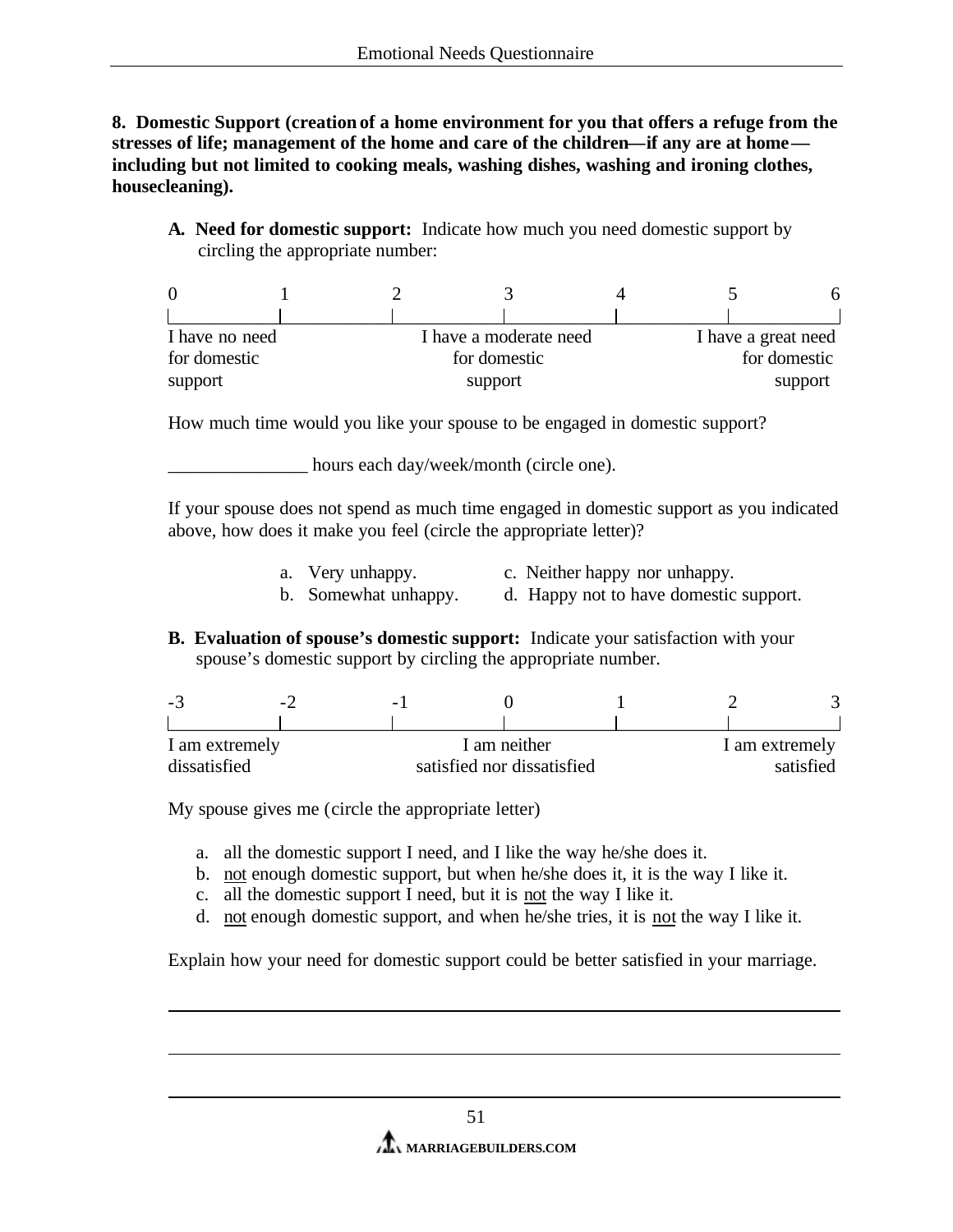**9. Family Commitment (scheduling sufficient time and energy for the moral and educational development of your children; reading to them, taking them on frequent outings, developing the skill in appropriate child-training methods and discussing those methods with you; avoiding any child-training methods or disciplinary action that does not have your enthusiastic support).** 

**A. Need for family commitment:** Indicate how much you need family commitment by circling the appropriate number:

| I have no need |  | I have a moderate need | I have a great need |            |
|----------------|--|------------------------|---------------------|------------|
| for family     |  | for family             |                     | for family |
| commitment     |  | commitment             |                     | commitment |

How much time would you like your spouse to be engaged in family commitment?

\_\_\_\_\_\_\_\_\_\_\_\_\_\_\_ hours each day/week/month (circle one).

If your spouse does not spend as much time engaged in family commitment as you indicated above, how does it make you feel (circle the appropriate letter)?

- a. Very unhappy. c. Neither happy nor unhappy.
- b. Somewhat unhappy. d. Happy not to have family commitment.
- **B. Evaluation of spouse's family commitment:** Indicate your satisfaction with your spouse's family commitment by circling the appropriate number.

| $\sim$         | $\sim$ $\prime$ | $\overline{\phantom{0}}$   |              |                |  |
|----------------|-----------------|----------------------------|--------------|----------------|--|
|                |                 |                            |              |                |  |
| I am extremely |                 |                            | I am neither | I am extremely |  |
| dissatisfied   |                 | satisfied nor dissatisfied |              | satisfied      |  |

My spouse (circle the appropriate letter)

- a. commits enough time to the family, and spends it in ways that I like.
- b. does not commit enough time to the family, but when he/she does it, it's spent in ways that I like.
- c. commits enough time to the family, but does not spend it in ways that I like.
- d. does not commit enough time to the family, and when he/she does, it is not spent in ways that I like it.

Explain how your need for family commitment could be better satisfied in your marriage.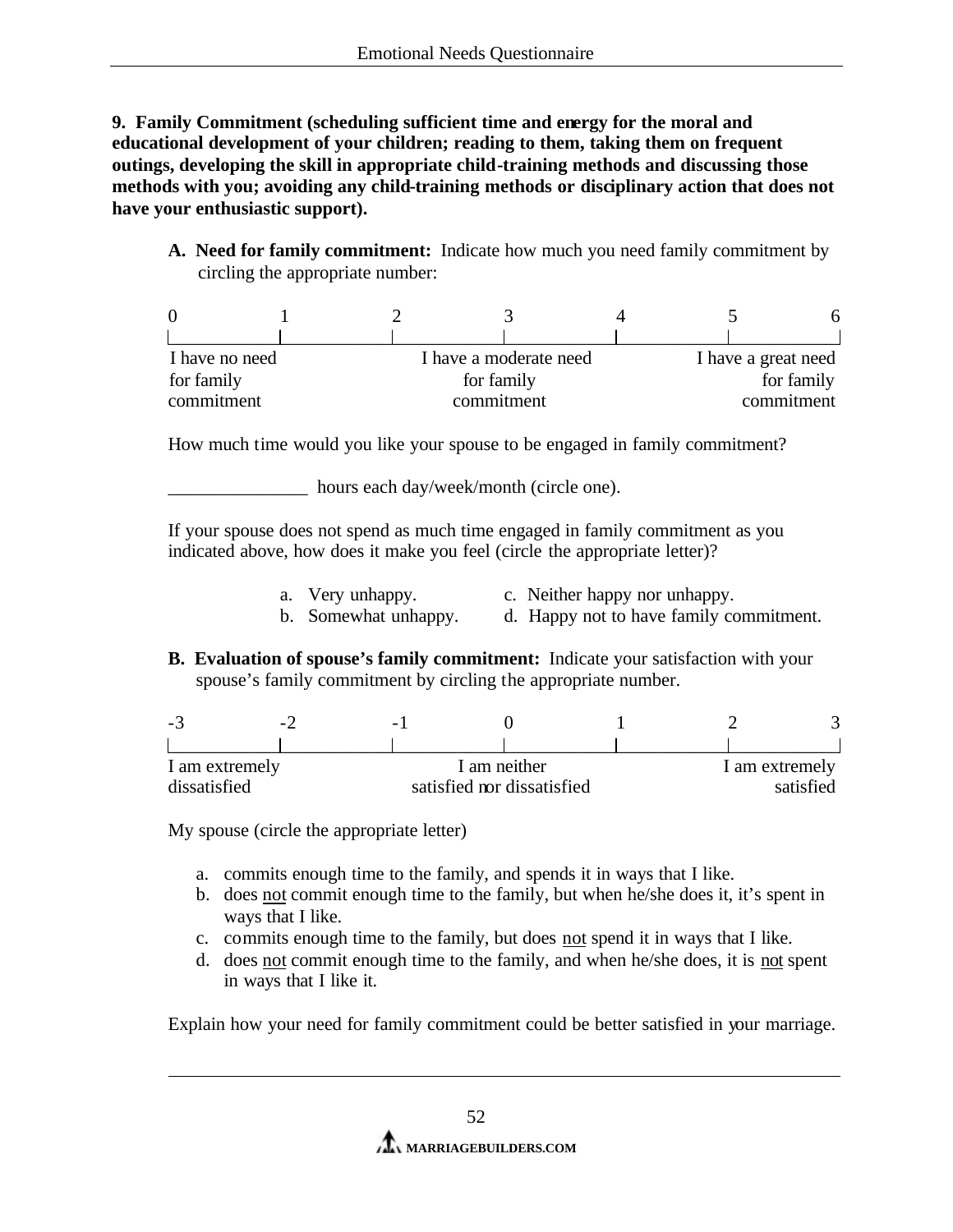# **10. Admiration (respecting, valuing and appreciating you clearly and often).**

**A. Need for admiration:** Indicate how much you need admiration by circling the appropriate number:

| I have no need |                | I have a moderate need | I have a great need |
|----------------|----------------|------------------------|---------------------|
| for admiration | for admiration |                        | for admiration      |

How often would you like your spouse to admire you?

\_\_\_\_\_\_\_\_\_\_\_\_\_\_\_ times each day/week/month (circle one).

If your spouse does not admire you as often as you indicated above, how does it make you feel (circle the appropriate letter)?

- a. Very unhappy. c. Neither happy nor unhappy.
- b. Somewhat unhappy. d. Happy not to be admired.
- **B. Evaluation of spouse's admiration:** Indicate your satisfaction with your spouse's admiration toward you by circling the appropriate number.

| - 21 |                | $\sim$ . | $\overline{\phantom{0}}$ |                            |                |
|------|----------------|----------|--------------------------|----------------------------|----------------|
|      |                |          |                          |                            |                |
|      | I am extremely |          |                          | I am neither               | 1 am extremely |
|      | dissatisfied   |          |                          | satisfied nor dissatisfied | satisfied      |

My spouse gives me (circle the appropriate letter)

- a. all the admiration I need, and I like the way he/she does it.
- b. not enough admiration, but when he/she does it, it is the way I like it.
- c. all the admiration I need, but it is not the way I like it.
- d. not enough admiration, and when he/she tries, it is not the way I like it.

Explain how your need for admiration could be better satisfied in your marriage.